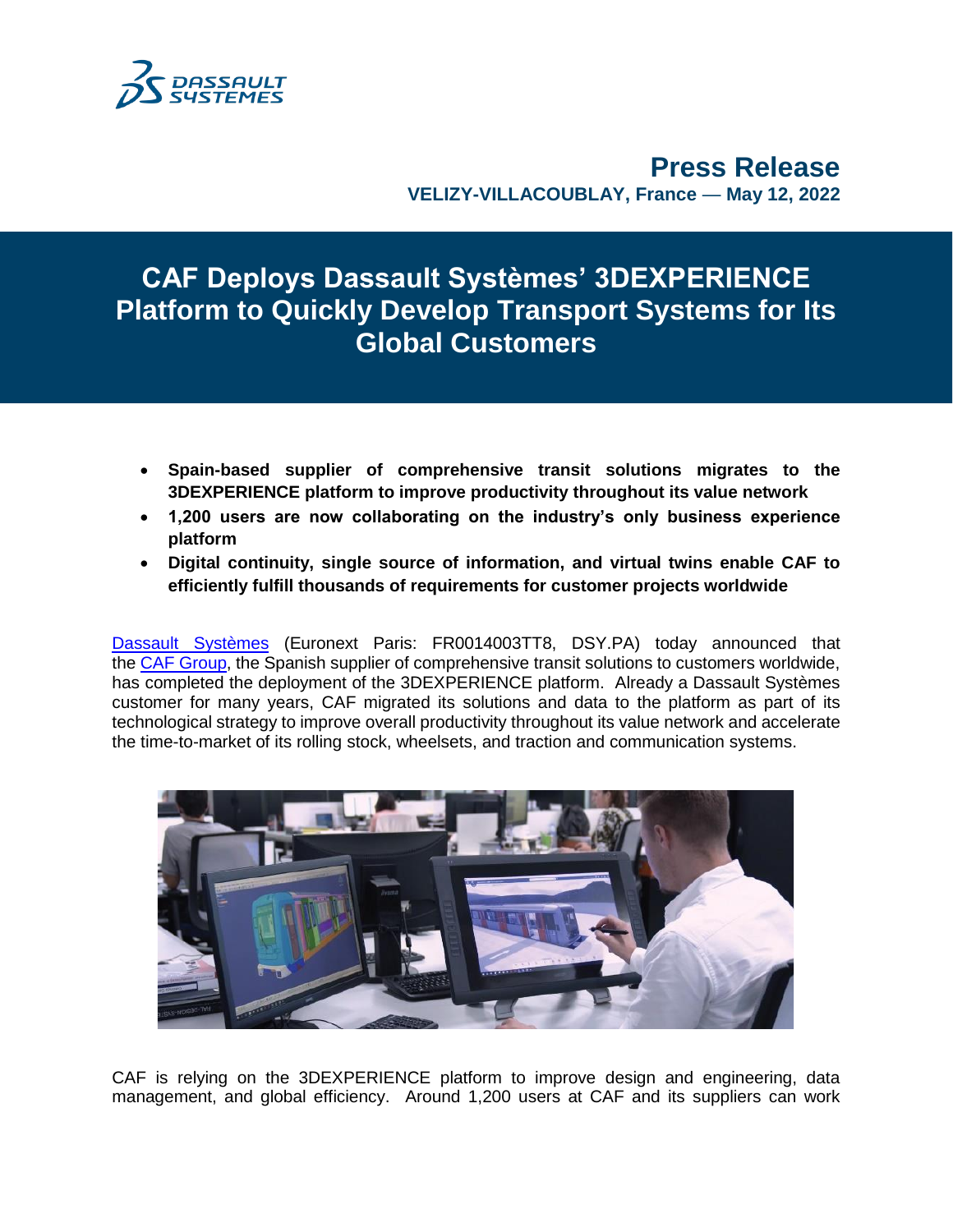together on one business experience platform that ensures digital continuity and access to a single source of information. CAF can quickly search for, retrieve and reuse design information across multiple product configurations, speed up decision-making with a more automated and integrated change management process, and use virtual twins and virtual reality to validate prototypes with customers.

"The 3DEXPERIENCE platform transforms our design and engineering internally and how we access product definition outside of engineering. Having a fast and reactive organization and technology enables us to efficiently meet thousands of different project requirements with innovative and high added-value products," said Sergio Heras, PLM Director, CAF. "We've already started our first projects fully developed on the platform: rolling stock equipped with cutting-edge technology that will be used by commuters in Asia. It has allowed us to deploy the new processes defined in our transformation initiative, 'MOVE.'"

"Public transport is a lever to reduce CO2 emissions due to transport. The rail industry has become more global and competitive in the last few years, requiring companies to be able to quickly fulfill customer needs at the right cost," said Laurence Montanari, Vice President, Transportation & Mobility Industry, Dassault Systèmes. "The 3DEXPERIENCE platform enables CAF to enhance collaboration, master complexity, and support all stakeholders to rapidly engineer and optimize mobility for comfort, safety and sustainability."

###